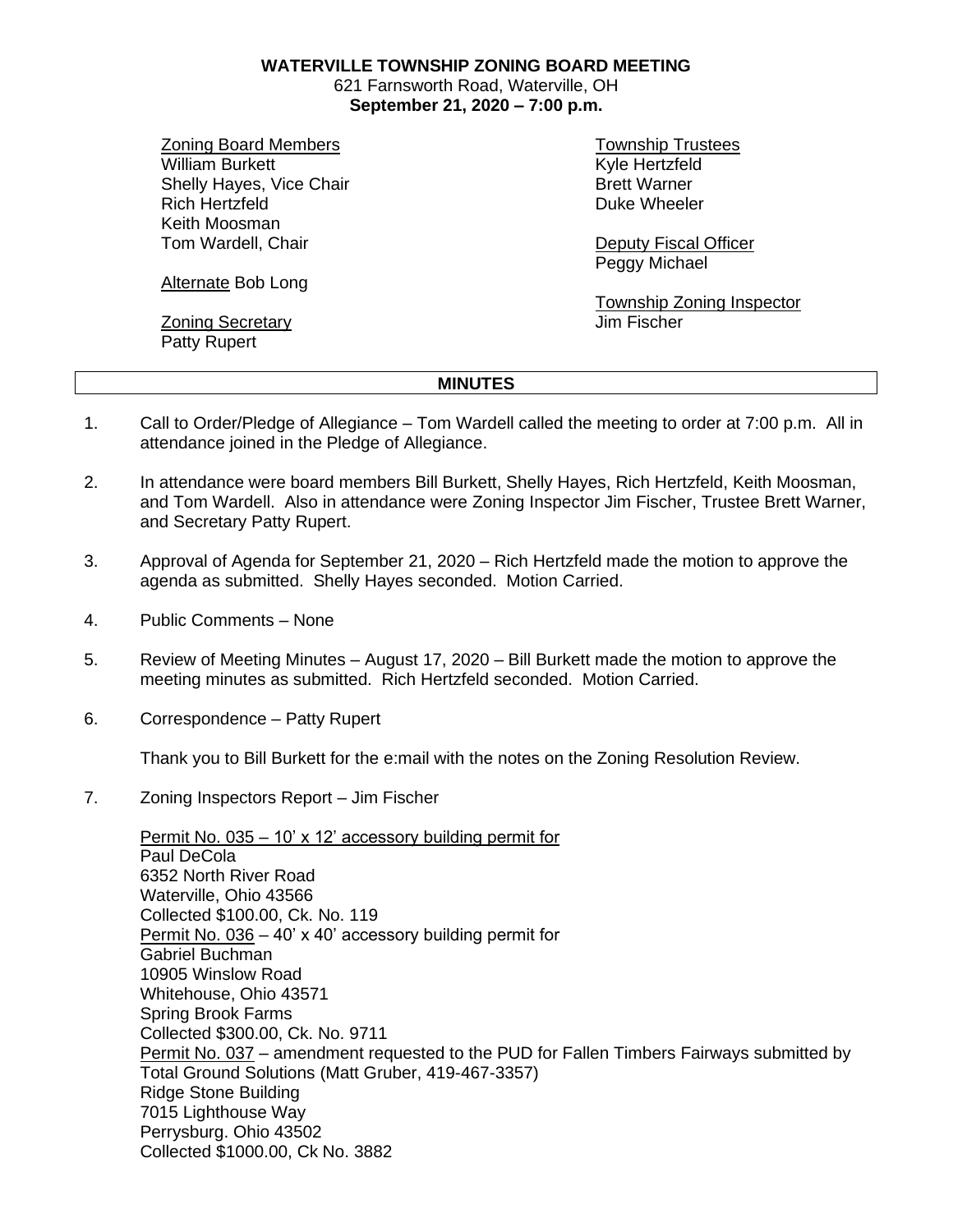Permit No. 038 – new home permit for Joe and Rachel Welinski 11832 Stiles Road Whitehouse, Ohio 43571 Agent – Bankowski Builders 9265 Village Meadows Drive Temperance, Michigan 48182 Collected \$250.00, Ck. No. 6765 Permit No. 039 – new home permit for Seneca Builders (spec. home) Agent Karen Hensley 6336 Glen Gary Woods Lot No. 58 Coventry Glen, Plat Three Waterville, Ohio 43566 Collected \$250.00 Ck. No. 10471

Note: Permit No. 021 has been voided and the fee refunded as the address 7757 Tournament Drive, Waterville, is in Monclova Township, not Waterville Township.

08-17-2020 – I spoke with Jayne Bialecki about the second property on Noward Road that needed grass and weeds removed. She had just received the notice of violation that had been sent. She said the property would be mowed or chopped today.

08-20-2020 – I spoke with a John Yeager, 10912 Lake View Drive about a tree trimming dispute with the neighbor. Told him it was a civil issue and not a zoning issue.

08-24-2020 – I spoke with Matt Gruber (419-467-3357). He has questions about the PUD development at Fallen Timbers. I will be meeting with him today, a.m.

08-25-2020 – I spoke with Paul Ducola, 6357 North River Road, (419-351-2629). He had questions about a new accessory building. I will be meeting with him on Friday of this week to write a permit.

08-24-2020 – I spoke with Barb and Rob Bruno, City of Waterville, (419-386-6763). They are interested in developing an RV park in Waterville Township. I told them RV parks are not allowed in the township. Commercial Recreational facility is the closest thing we have. It would need to be zoned as C-2. If they are going to proceed, they will need to go thru zone change request, involving the Lucas County Plan Commission. Still looking for property at this stage. Did specify through Jim's questioning, it is not a mobile home park. Do we or don't we? Do we want to go out and research what others have done? Shelly will inquire as to other language with neighboring townships for her own education. Looking at property on Noward Road, owned by Duke Wheeler. Language needs to be in our zoning book. Need to ask John Widmer if we didn't want to allow, what would be his suggestion for the language. Jim will call John to see what he can suggest and where in the book where it would go.

08-25-2020 – I received a text from Chief Bingham about an above ground pool installation at 5430 Whitehouse Spencer Road that appears to have been constructed without a permit and has no fence. I will need to investigate.

09-10-2020 – I attended two BZA meetings. One was for the Carroll's challenging being able to keep chickens on their one acre property. The BZA upheld their challenge and granted them a variance. The other was for Matt Ditzig who wanted a variance to build an accessory building with a three foot side yard offset instead of a ten foot offset as required. The BZA granted him a variance.

09-14-2020 – I spoke with Mike from Josh Doyle Homes about sign requirements. They are getting ready to place a new sign to the Telluride subdivision on Dutch Road. We discussed the requirements and they will contact me for a permit when they are ready.